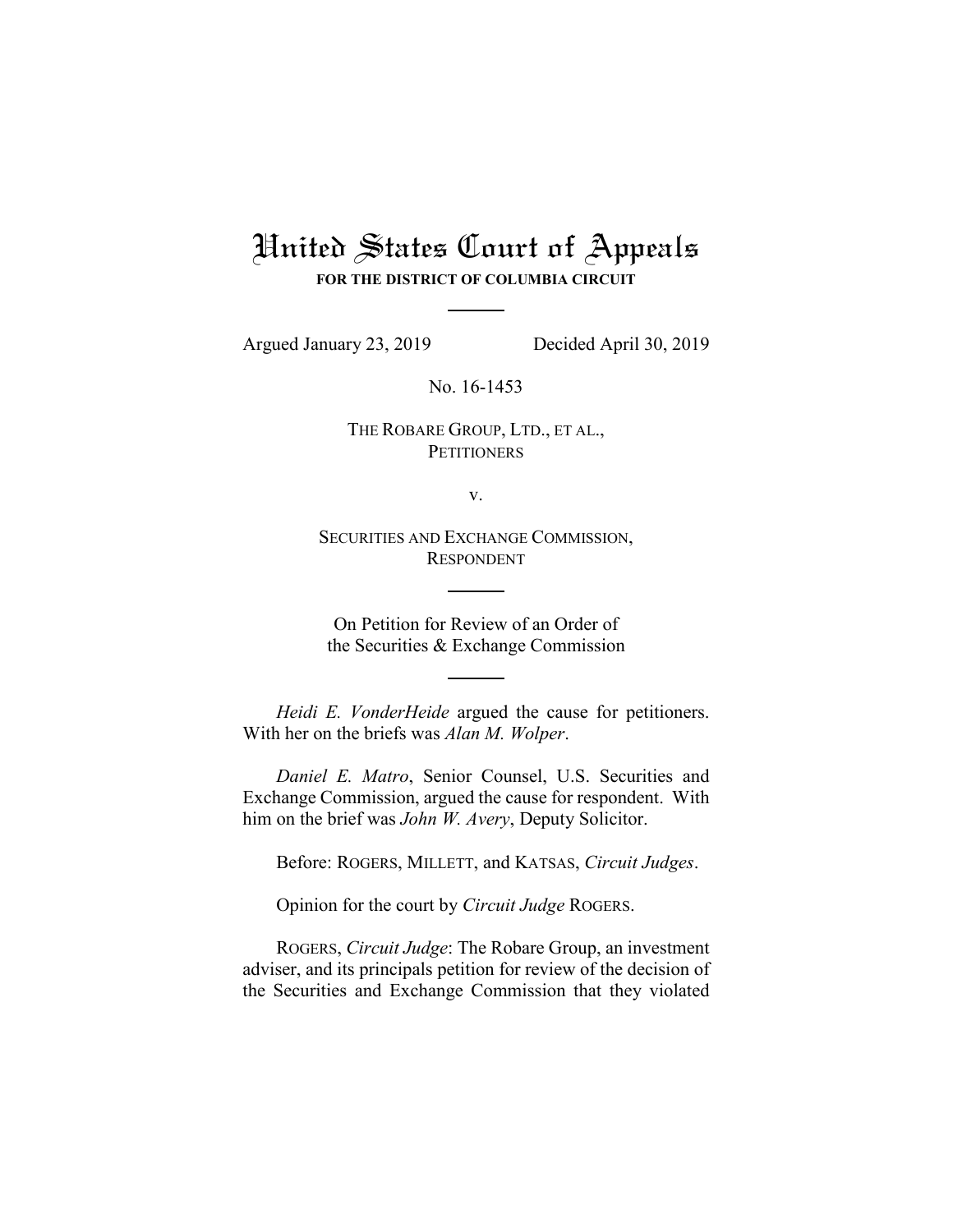Section 206(2) and Section 207 of the Investment Advisers Act, 15 U.S.C. §§ 80b–6(2), 80b–7. They contend that the Commission's findings of inadequate disclosure of financial conflicts of interest over a period of years are not supported by substantial evidence, as shown by the contrary decision of the administrative law judge. Upon review, we hold that the Commission's findings of negligent violations under Section 206(2) are supported by substantial evidence, but the Commission's findings of willful violations under Section 207 based on the same negligent conduct are erroneous as a matter of law. Accordingly, we deny the petition in part, grant the petition in part, and remand the case for the Commission to determine the appropriate remedy for the Section 206(2) violations.

# **I.**

"The Investment Advisers Act of 1940 was the last in a series of Acts designed to eliminate certain abuses in the securities industry, abuses which were found to have contributed to the stock market crash of 1929 and the depression of the 1930's." *SEC v. Capital Gains Research Bureau, Inc.*, 375 U.S. 180, 186 (1963). Like the Securities Act of 1933 and the Securities Exchange Act of 1934, the Investment Advisers Act was intended "to achieve a high standard of business ethics in the securities industry." *Id.* Accordingly, the Act "establishes 'federal fiduciary standards' to govern the conduct of investment advisers," *Transamerica Mortg. Advisors, Inc. (TAMA) v. Lewis*, 444 U.S. 11, 17 (1979) (quoting *Santa Fe Indus., Inc. v. Green*, 430 U.S. 462, 471 n.11 (1977)), imposing on them "an affirmative duty of 'utmost good faith, and full and fair disclosure of all material facts,'" *Capital Gains*, 375 U.S. at 194 (quoting WILLIAM L. PROSSER, LAW OF TORTS 534–35 (2d ed. 1955)). This reflects "a congressional intent to eliminate, or at least to expose, all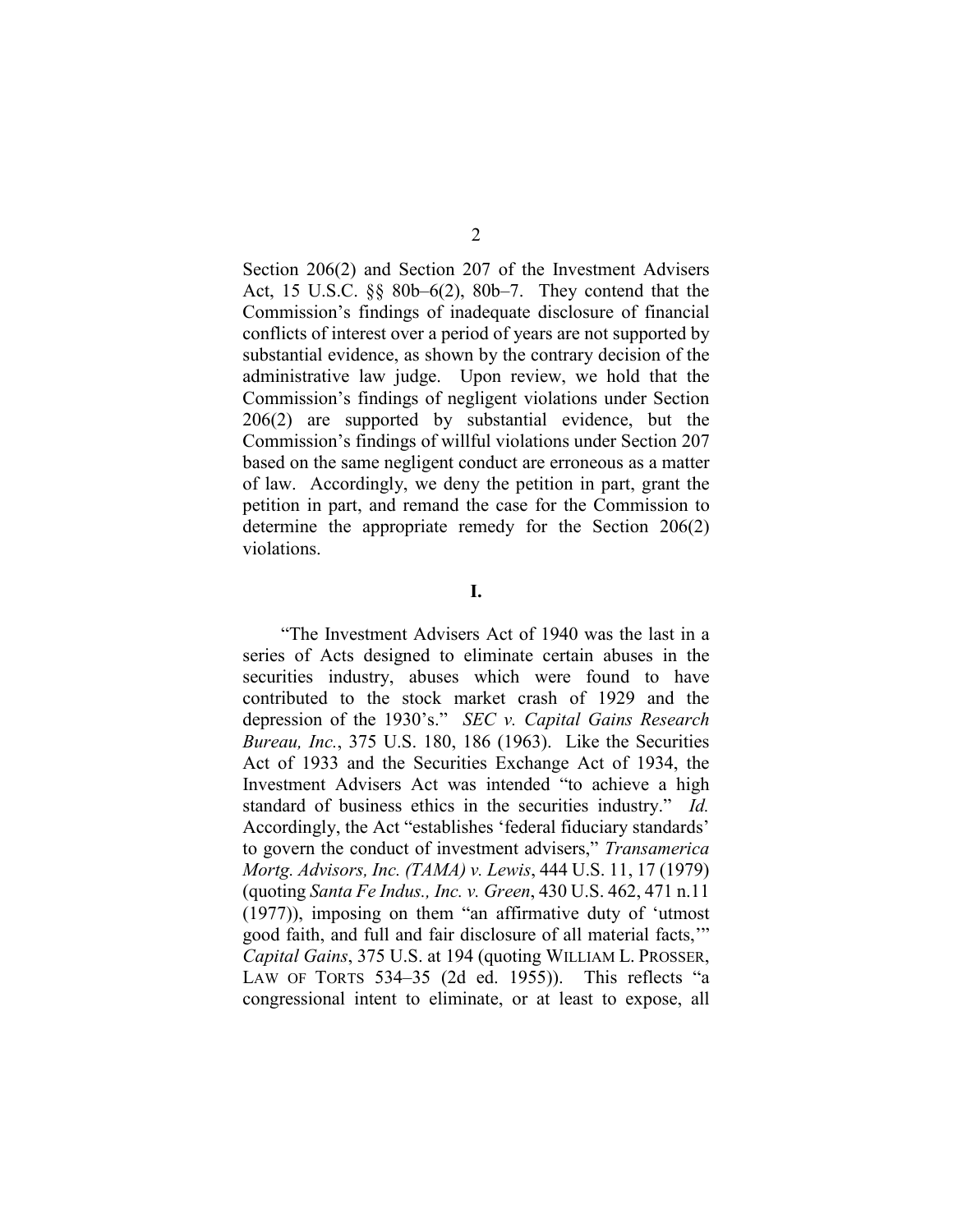conflicts of interest which might incline an investment adviser — consciously or unconsciously — to render advice which [is] not disinterested." *Id.* at 191–92. Moreover, the anti-fraud provisions of the Advisers Act do not "require proof of . . . actual injury to the client." *Id.* at 195.

Two anti-fraud provisions of the Advisers Act are at issue here. They work in tandem: Section 206 governs disclosures to clients, while Section 207 governs disclosures to the Commission. Section 206 provides, in relevant part:

> It shall be unlawful for any investment adviser . . . directly or indirectly—

- (1) to employ any device, scheme, or artifice to defraud any client or prospective client;
- (2) to engage in any transaction, practice, or course of business which operates as a fraud or deceit upon any client or prospective client[.]

15 U.S.C. § 80b–6. Citing *Capital Gains*, the Securities and Exchange Commission has long held that "[f]ailure by an investment adviser to disclose potential conflicts of interest to its clients constitutes fraud within the meaning of Sections 206(1) and (2)." *Fundamental Portfolio Advisors, Inc.*, Investment Advisers Act Release No. 2146, 80 SEC Docket 1851, 2003 WL 21658248 at \*15 & n.54 (July 15, 2003). A violation of Section 206(1) requires proof of "scienter," that is, proof of an "intent to deceive, manipulate, or defraud." *SEC v. Steadman*, 967 F.2d 636, 641 & n.3 (D.C. Cir. 1992) (quoting *Ernst & Ernst v. Hochfelder*, 425 U.S. 185, 194 n.12 (1976)). Proof of simple negligence suffices for a violation of Section 206(2), however. *Id.* at 643 n.5 (citing *Capital Gains*, 375 U.S. at 195).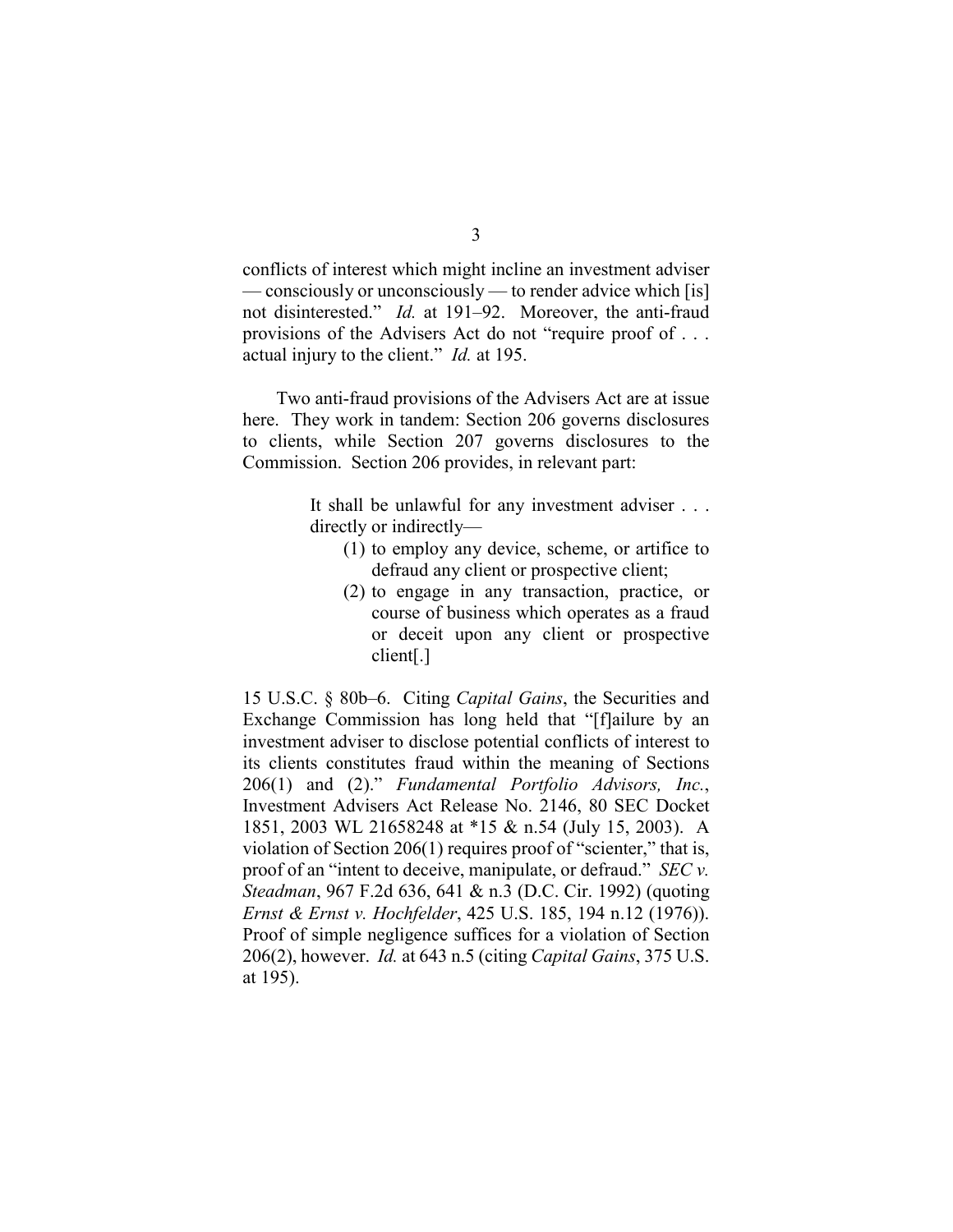## Additionally, Section 207 of the Advisers Act provides:

It shall be unlawful for any person willfully to make any untrue statement of a material fact in any registration application or report filed with the Commission under section 80b–3 or 80b–4 of this title, or willfully to omit to state in any such application or report any material fact which is required to be stated therein.

15 U.S.C. § 80b–7. The investment adviser registration application filed pursuant to Section 80b–3 is known as Form ADV. *See id.* § 80b–3(c); 17 C.F.R. § 275.203–1(a).

Here, the relevant background is that The Robare Group (TRG) located in Houston, Texas registered in 2003 as an independent investment adviser with the Commission after being state-registered since 2001. From the beginning TRG used Fidelity Investments for execution, custody, and clearing services for its advisory clients. In 2004, TRG entered into a "revenue sharing arrangement" with Fidelity whereby Fidelity paid TRG when its clients invested in certain funds "offered on Fidelity's on-line platform." *Robare Grp., Ltd.*, Investment Advisers Act Release No. 4566 at 2, 115 SEC Docket 2796, 2016 WL 6596009 (Nov. 7, 2016) (hereinafter *Decision*). Between September 2005 and September 2013, TRG received from Fidelity approximately four hundred thousand dollars, which was approximately 2.5% of TRG's gross revenue. *Id.* at 3. As of August 26, 2013, TRG served as investment adviser to approximately 350 separately managed discretionary accounts and had approximately \$150 million in assets under management.

In September 2014, the Division of Enforcement at the Securities and Exchange Commission instituted administrative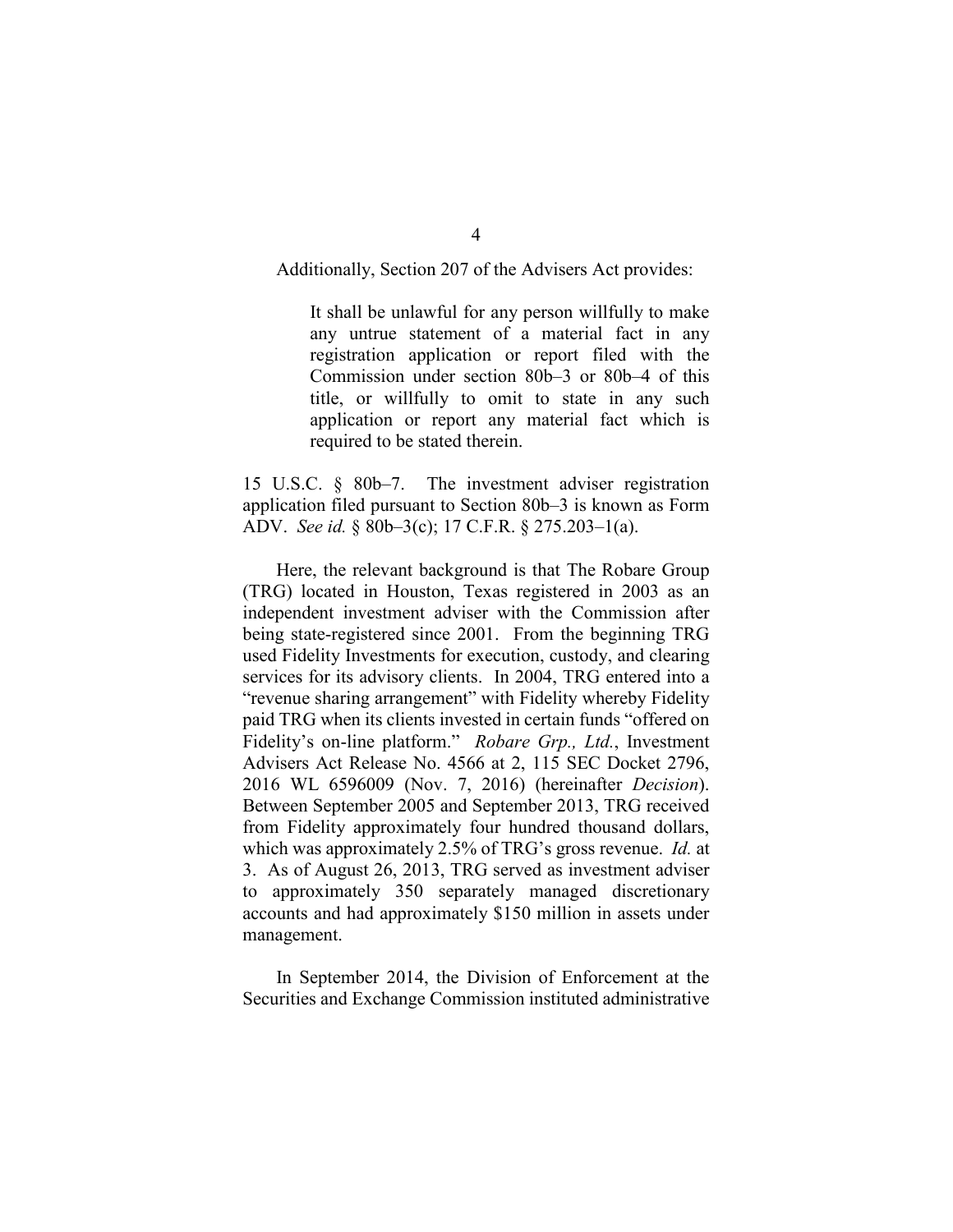and cease-and-desist proceedings against TRG and its principals, Mark L. Robare (83% owner) and Jack L. Jones (17% owner). The Division alleged that they had failed for many years to disclose to their clients and to the Commission the compensation TRG received through its arrangement with Fidelity and the conflicts of interest arising from that compensation. Specifically, the Division alleged that Mark Robare and TRG willfully violated Sections 206(1) and 206(2) of the Advisers Act, 15 U.S.C.  $\S$  80b–6(1), (2); Jack Jones aided, abetted, and caused the violations; and all three willfully violated Section 207 of the Act, 15 U.S.C. § 80b–7.

Following an evidentiary hearing, an administrative law judge dismissed the charges. He found that Mark Robare and Jack Jones had not acted "with scienter or any intent to deceive, manipulate or defraud" their clients, and that the Enforcement Division had failed to prove a negligent violation under Section 206(2) or a willful violation under Section 207. *Robare Grp., Ltd.*, Initial Decision Release No. 806 at 39, 42–44, 111 SEC Docket 3765, 2015 WL 3507108 (June 4, 2015) (hereinafter *Initial Decision*). The Division sought review by the Commission. *See* 15 U.S.C. § 78d–1; 17 C.F.R. § 201.410(a).

Upon *de novo* review, the Commission conducted an "independent review of the record," *Decision* at 2, and concluded that Mark Robare and TRG, "as investment advisers with fiduciary obligations to their clients, failed adequately to disclose material conflicts of interest" to their clients, and that "in so doing they acted negligently (but without scienter) and thus violated Section  $206(2)$ ... (but not Section  $206(1)$ )," *id.* at 7. The Commission also found that "[Jack] Jones caused the violations of Section 206(2)" and was "therefore liable." *Id.* (citing Advisers Act § 203(k), 15 U.S.C. § 80b–3(k))*.* The Commission further found that TRG and its principals violated Section 207 because Mark Robare and Jack Jones failed to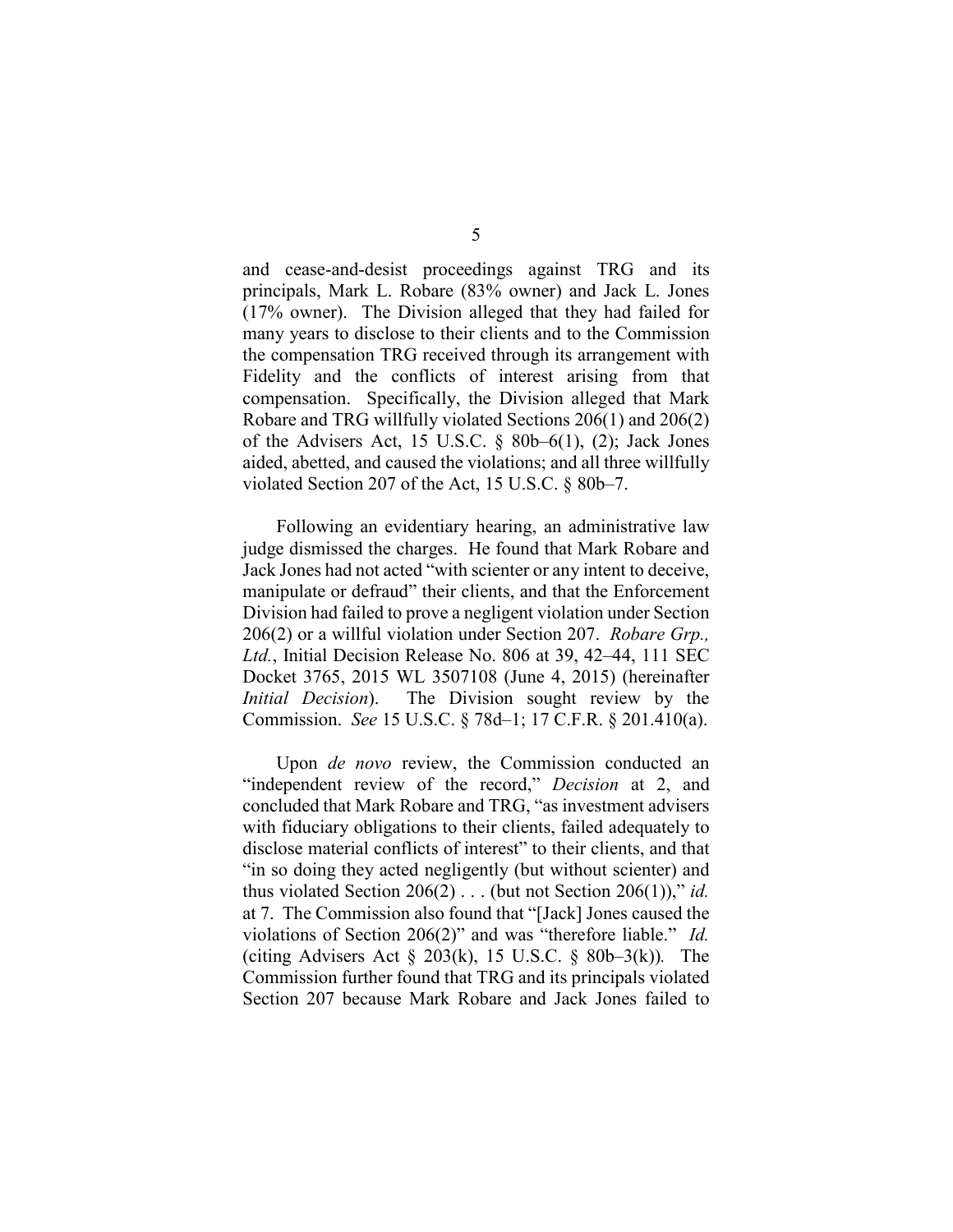disclose material conflicts of interest to the Commission on TRG's Forms ADV. *Id.* at 15. Because TRG and its principals repeatedly breached their "fundamental fiduciary duty to provide full and fair disclosure of all material facts," and because of their "continuing responsibilities in the investment advisory industry," the Commission determined there was "a sufficient risk of future violations" to warrant issuance of a cease-and-desist order. *Id.* at 16. In addition, the Commission concluded that "the serious nature of the violations" warranted imposition of \$50,000 civil monetary penalties on TRG and on each of its principals. *Id.* at 16–17.

The Commission's decision revolved around TRG's 2004 "revenue sharing arrangement" with Fidelity. *See id.* at 2–3. Under this arrangement, the Commission found that:

> Fidelity paid TRG "shareholder servicing fees" when its clients, using the on-line platform, invested in certain "eligible" non-Fidelity, non-transaction fee funds. Fidelity would pay between two and twelve basis points, in an increasing formula, based on the value of eligible assets under management. The fees were paid to [TRG] through Triad [Advisers, a brokerage firm TRG used to execute trades], which itself received 10 percent of the payments. As explicitly stated in its agreement with Fidelity, TRG acknowledged that it was "responsible for reviewing and determining whether additional disclosure is necessary in [its] Form ADV."

*Id.* (third alteration in original). When the arrangement was revised in 2012, Fidelity began paying fees directly to TRG and TRG agreed to "provide 'back-office, administrative, custodial support and clerical services' for Fidelity in exchange for the fees." *Id.* at 3. TRG also "agreed that it had 'made and [would]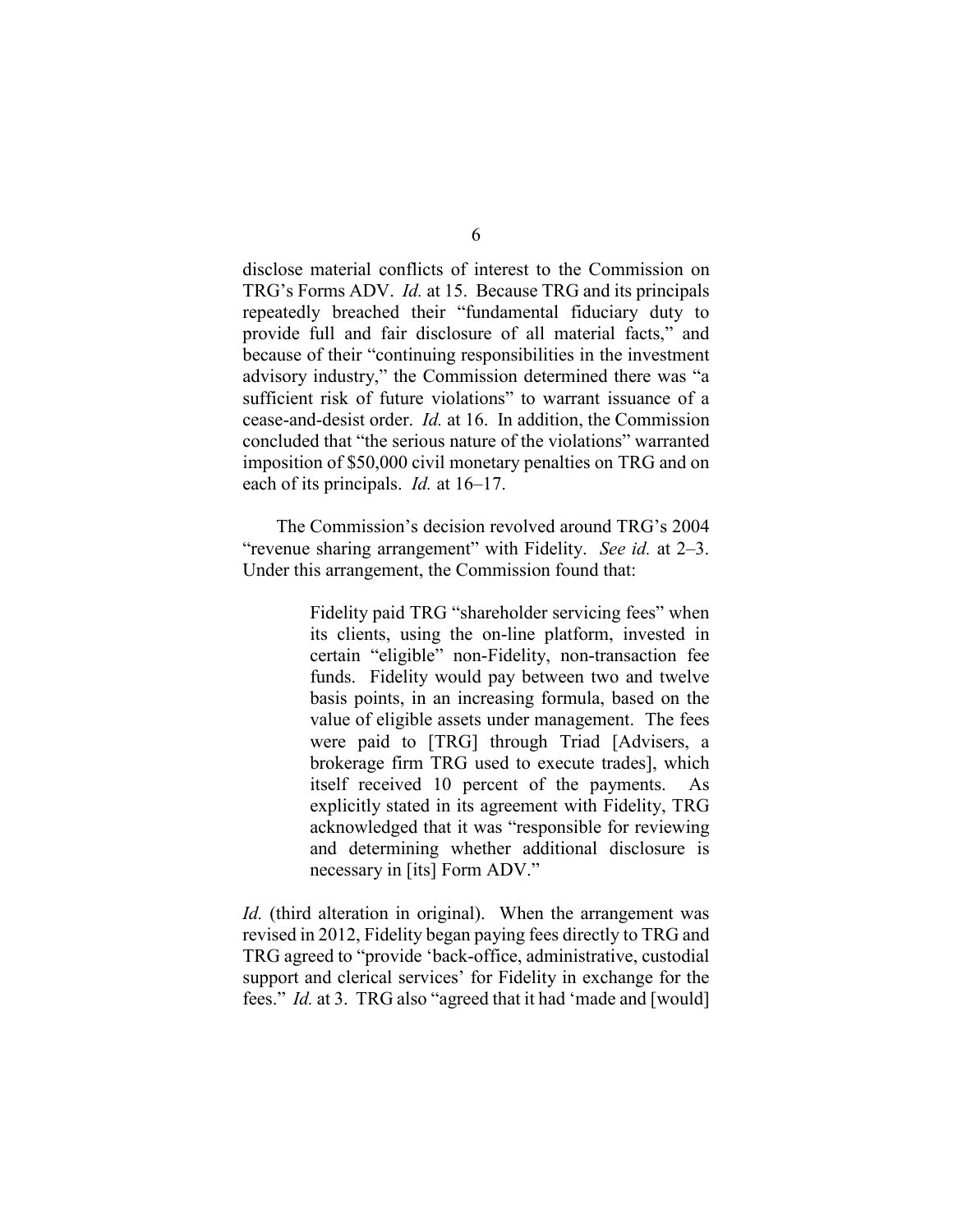continue to make all appropriate disclosures to Clients . . . with regard to any conflicts of interest'" arising from the arrangement. *Id.* (second alteration in original). Yet the Commission found that TRG and its principals did not "provide *any* disclosure of the [a]rrangement before December 2011," *id.* at 17 (emphasis added), and did not adequately disclose the arrangement "until at least April 2014," *id.* at 8. It concluded that they were negligent, and therefore violated Section 206(2), because the "obvious inadequacy" of their disclosures to clients, *id.* at 14, demonstrated a "failure to exercise reasonable care," *id.* at 12. The Commission also found that TRG and its principals "violated Section 207 by willfully omitting material facts from TRG's Forms ADV," explaining that Mark Robare and Jack Jones "both reviewed each of the Forms ADV before filing" them with the Commission and "were responsible for [their] content." *Id*. at 15.

#### **II.**

TRG and its principals challenge the Commission's findings that they violated Section  $206(2)$  by negligently failing to disclose the arrangement with Fidelity to their clients. They contend that the record shows they provided the necessary disclosures. Alternatively, they contend that the Enforcement Division failed to prove they engaged in negligent conduct. Neither contention succeeds.

The court must uphold the Commission's decision unless it is "arbitrary, capricious, an abuse of discretion, or otherwise not in accordance with law." 5 U.S.C. § 706(2)(A); *see Kornman v. SEC*, 592 F.3d 173, 184 (D.C. Cir. 2010). The Commission's findings of fact are conclusive when supported by substantial evidence, 15 U.S.C. § 80b–13(a), which is "such relevant evidence as a reasonable mind might accept as adequate to support a conclusion," *Koch v. SEC*, 793 F.3d 147,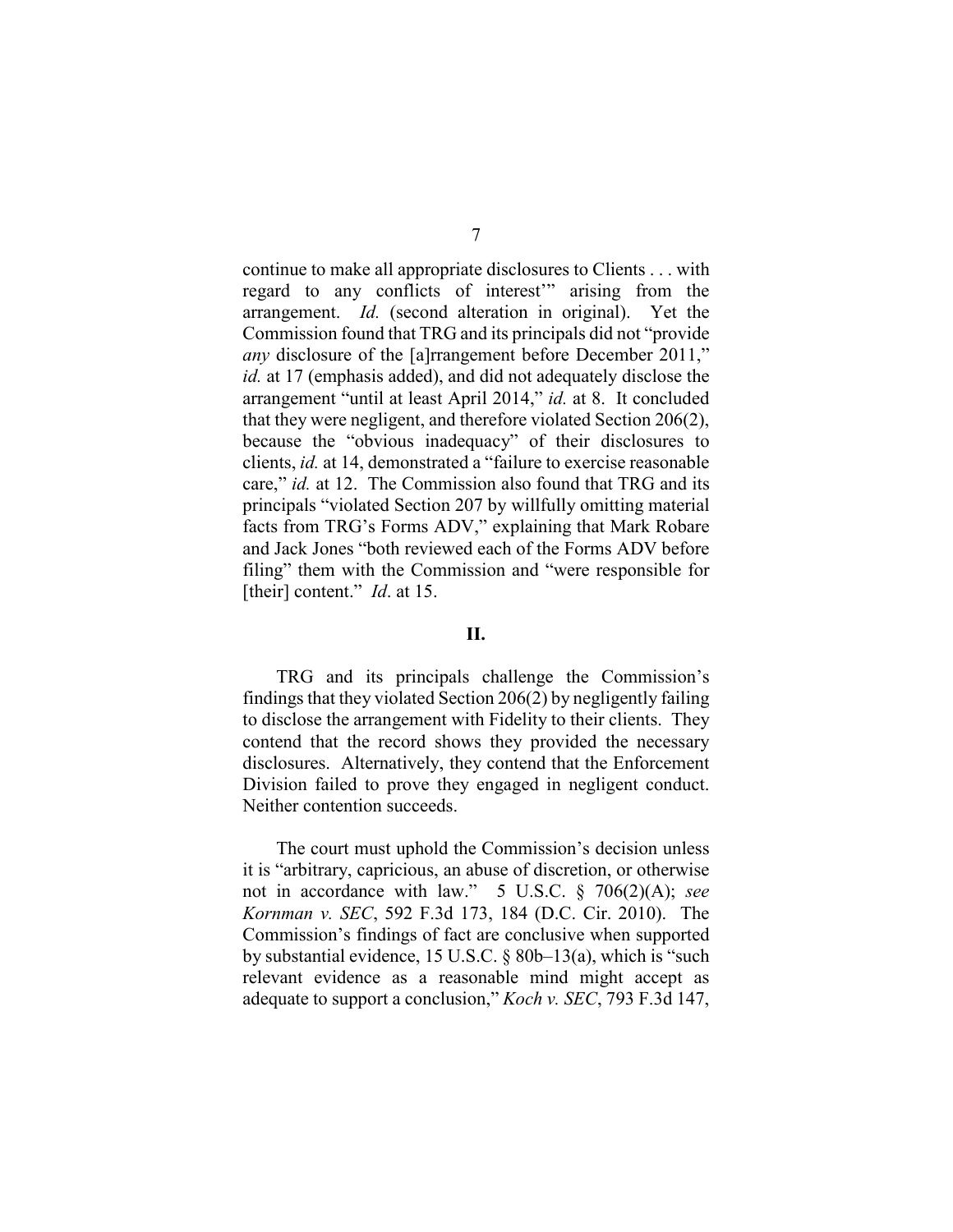151–52 (D.C. Cir. 2015) (quoting *Pierce v. Underwood*, 487 U.S. 552, 565 (1988)).

**A.**

TRG and its principals have stipulated that the receipt of payments under the arrangement with Fidelity created actual or potential conflicts of interest. Mark Robare and Jack Jones concede that the arrangement created an incentive for them to maximize their payments from Fidelity by advising clients to invest in eligible funds rather than non-eligible funds, although they deny this ever occurred in fact. ALJ Hr'g Tr. 335 (Feb. 10, 2015); *id*. at 725 (Feb. 11, 2015). They maintain that the ALJ correctly found there was insufficient evidence to establish the legal standard of care imposed on investment advisers with regard to Form ADV disclosures. In their view, they adequately disclosed the conflicts of interest arising from the payment arrangement with Fidelity through statements in TRG's Forms ADV, TRG's General Information and Disclosure Brochure, and Fidelity's Brokerage Account Client Agreement. A review of the record shows abundant evidence supports the Commission's contrary findings.

The Commission found that TRG's Forms ADV did not fully and fairly disclose the potential conflicts of interest arising from the payment arrangement with Fidelity until at least April 2014. *See Decision* at 8–11. Item 13 of Part II of the Form ADV in use from 2004 until October 2010 required investment advisers to indicate whether they "receive[d] some economic benefit . . . from a non-client in connection with giving advice to clients." TRG accurately reported that it did. Item 13 also instructed advisers to "describe [such] arrangements on Schedule F." From February 2004 until August 2005, TRG's Schedule F description stated: "Mark Robare, Carol Hearn & Jack Jones sell securities and insurance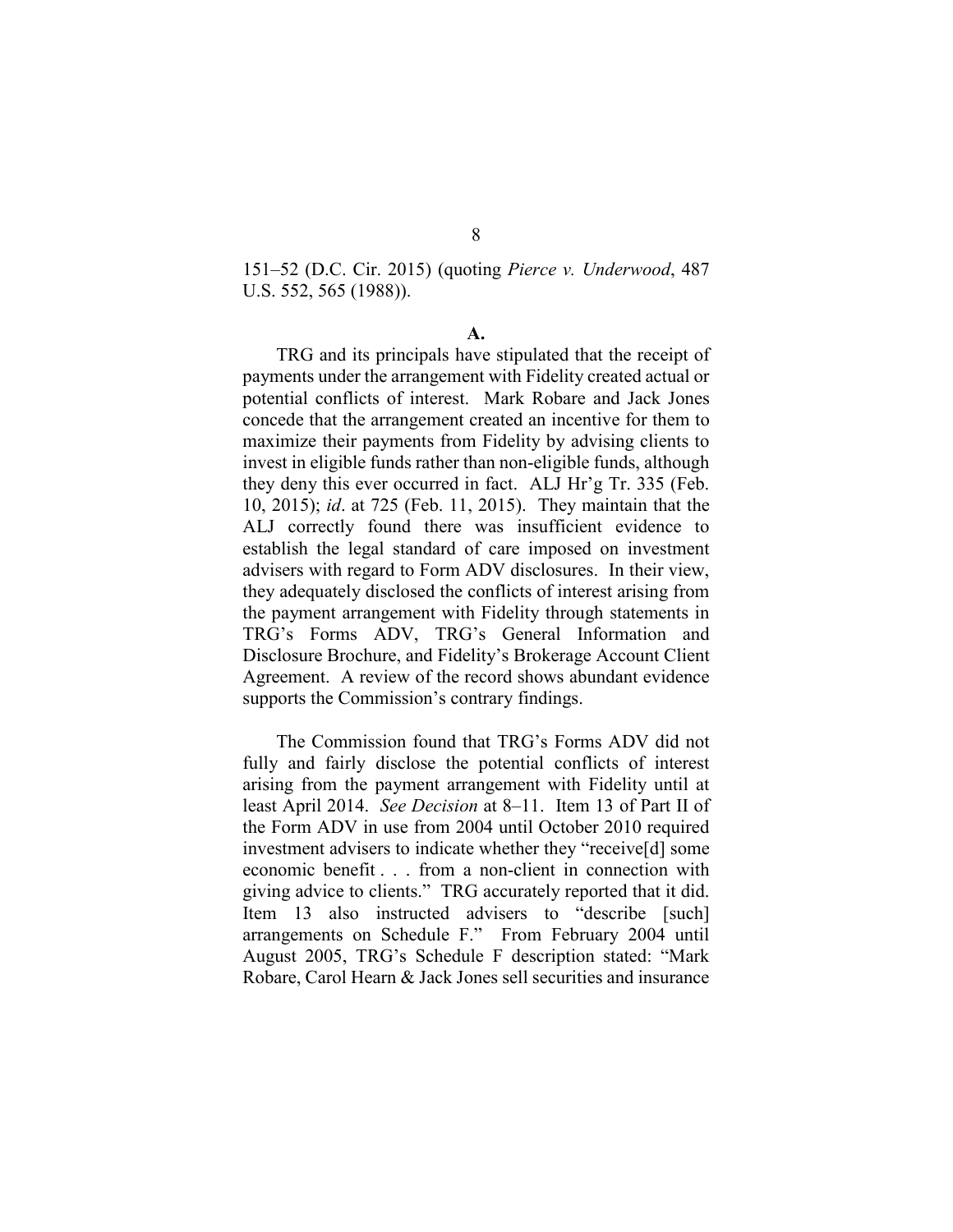products for sales commissions." From August 2005 until March 2011, it stated:

> Certain investment adviser representatives of ROBARE, when acting as registered representatives of a broker-dealer, may receive selling compensation from such broker-dealer as a result of the facilitation of certain securities transactions on Client's behalf through such broker-dealer.

> Additionally, investment adviser representatives of ROBARE, through such representative's association as a licensed insurance agent, may also receive selling compensation resulting from the sale of insurance products to clients of ROBARE.

> These other arrangements may create a conflict of interest.

As the Commission found, these statements "did not disclose that [TRG] had entered into an [a]rrangement under which it received payments from Fidelity for maintaining client investments in certain funds Fidelity offered." *Decision* at 9. Even assuming the payments from Fidelity could properly be characterized as "sales commissions" or "selling compensation," which was disputed, *see id.* at 6 & n.6; *Initial Decision* at 23–24, 33–35, TRG's Forms ADV "in no way alerted its clients to the potential conflicts of interest presented by the undisclosed [a]rrangement," *Decision* at 9.

Item 14 of Part 2A of the amended Form ADV in use since October 1, 2010 instructs investment advisers (1) to "generally describe" any arrangement in which they receive an economic benefit from a non-client "for providing investment advice or other advisory services" to clients; (2) to "explain the conflicts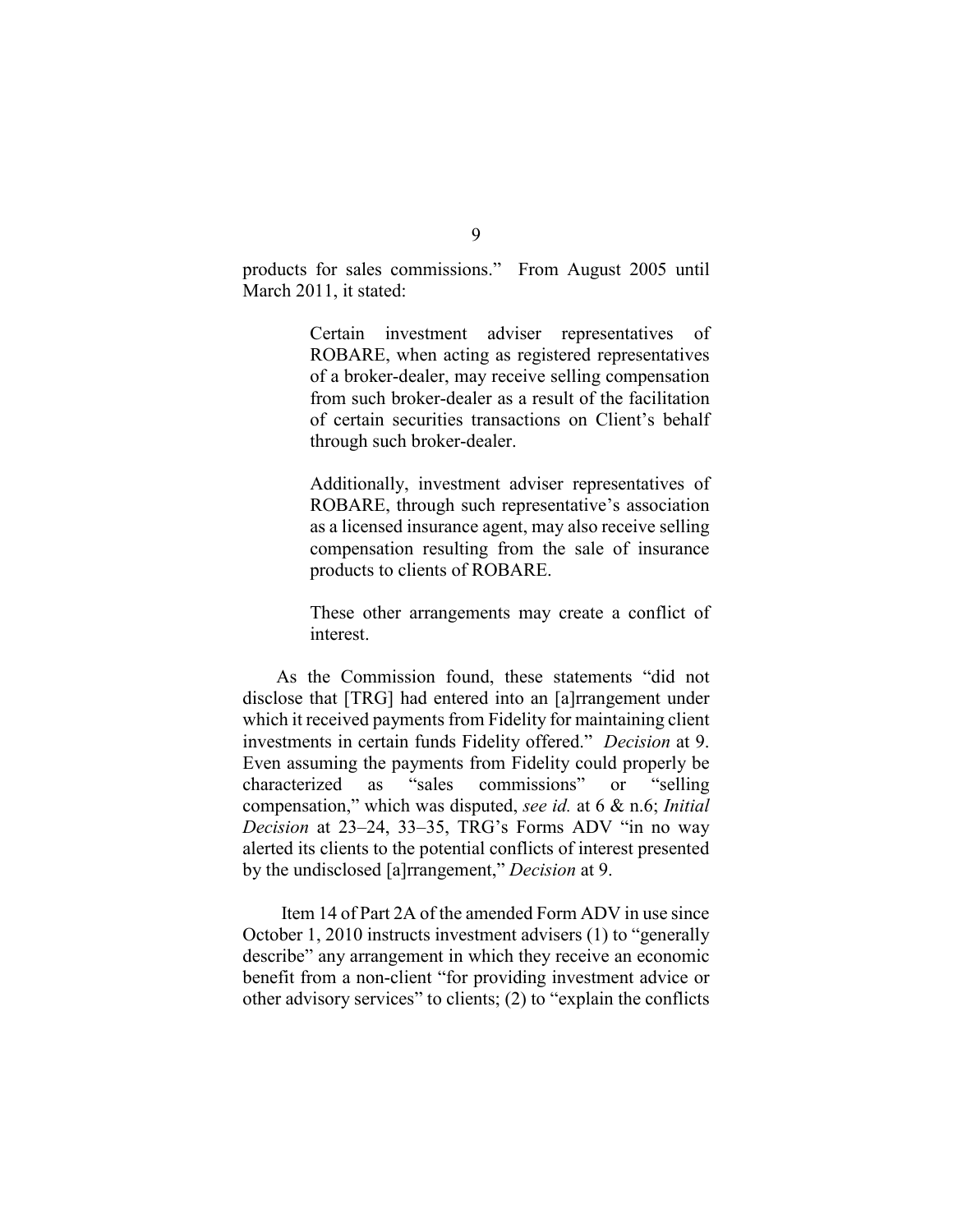of interest" arising from any such arrangement; and (3) to "describe how [they] address the conflicts of interest." TRG filed an updated Form ADV in March 2011, stating in response to Item 14:

> We do not have any arrangement under which it or its related person compensates, or receives compensation from, another for client referrals at this time.

> Certain of our [Independent Advisor Representatives], when acting as registered representatives of Triad, may receive selling compensation from Triad as a result of the facilitation of certain securities transactions on your behalf through Triad. Such fee arrangements shall be fully disclosed to clients. In connection with the placement of client funds into investment companies, compensation may take the form of front-end sales charges, redemption fees and 12(b)–1 fees or a combination thereof. The prospectus for the investment company will give explicit detail as to the method and form of compensation.

This filing did not describe the payment arrangement with Fidelity much less alert TRG's clients to the potential conflicts of interest it created. At the ALJ hearing, a senior vice president from Fidelity testified that when Fidelity's compliance team reviewed TRG's Form ADV in late 2011, it found "no mention" of the payment arrangement. ALJ Hr'g Tr. 64 (Feb. 9, 2015). The Commission "f[ou]nd it telling" that the compliance team "'did not find' the disclosure of the [a]rrangement and requested that TRG disclose it." *Decision* at 10 (quoting December 2011 email from Fidelity to TRG). The Commission agreed with the Enforcement Division that "no reasonable client reading" TRG's pre-December 2011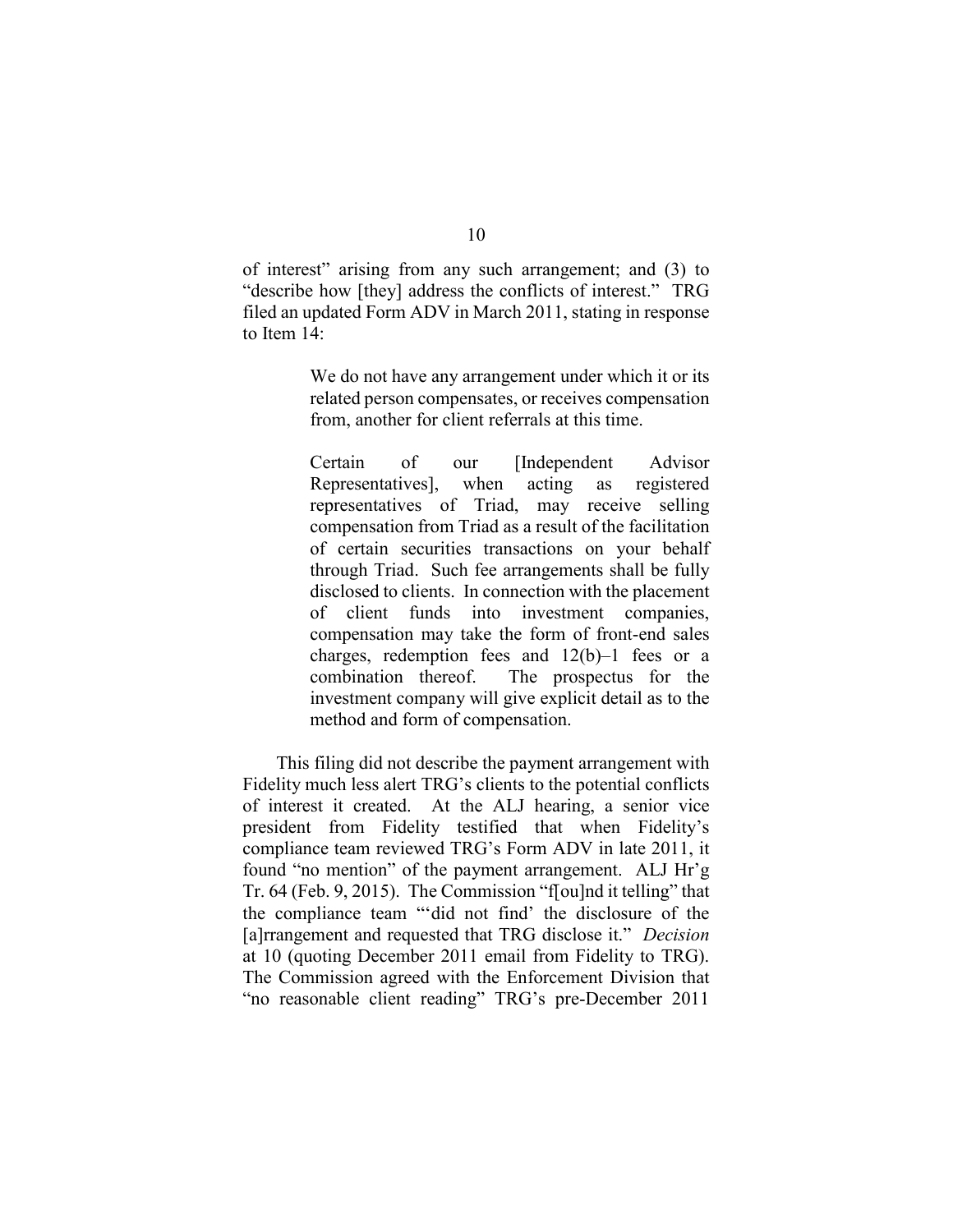Forms ADV "could have discerned the existence — let alone the details — of the [a]rrangement." *Id.*

Indeed, the record shows that it was only after Fidelity told TRG that it would cease making payments if their arrangement were not disclosed that TRG modified its Form ADV to specifically refer to the arrangement. TRG's December 2011 response to Item 14 stated in an opening sentence: "We do not receive an economic benefit from a non-client for providing investment advice or other advisory services to our clients." This "was false," *id.* at 11, inasmuch as TRG's previous Forms ADV acknowledged the Fidelity compensation was that type of economic benefit. TRG's December 2011 response continued, however:

> Additionally, we may receive additional compensation in the form of custodial support services from Fidelity based on revenue from the sale of funds through Fidelity. Fidelity has agreed to pay us a fee on specified assets, namely no transaction fee mutual fund assets in custody with Fidelity. This additional compensation does not represent additional fees from your accounts to us.

Although TRG's December 2011 filing mentioned the payment arrangement with Fidelity, the Commission concluded, as is evident, that

> [b]ecause it failed to mention that not all "no transaction fee mutual fund assets in custody with Fidelity" resulted in [payments to TRG], the disclosure failed to reveal that TRG had an economic incentive to put client assets into eligible non-Fidelity, non-transaction fee funds over other funds available on the Fidelity platform. Without this information,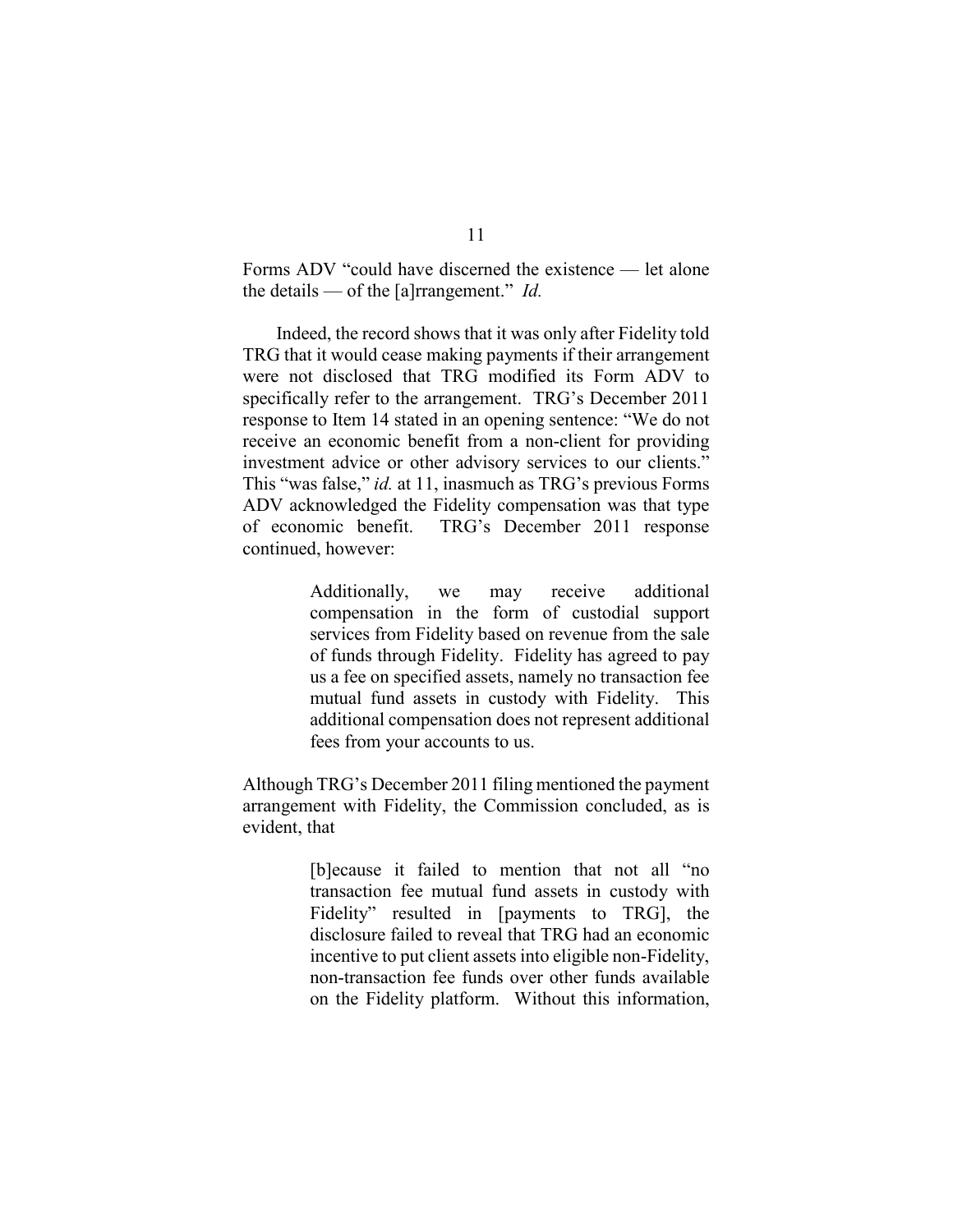TRG's clients could not properly assess the relevant conflicts.

## *Id.* at 10–11.

Until April 2014, TRG's response to Item 14 of Form ADV remained unchanged, apart from an unrelated disclosure about "client luncheons" added in April 2013. Then, for the first time, TRG disclosed the Fidelity payment formula and rates, revealing the source and details of the conflicts of interest. Thus, there is substantial evidence to support the Commission's finding that TRG's Form ADV filings did not fully and fairly disclose the conflicts of interest arising from its payment arrangement with Fidelity "until at least April 2014." *Id.* at 8.

Likewise supported by substantial evidence are the Commission's findings that TRG and its principals failed to discharge their fiduciary duty by providing clients with copies of TRG's General Information and Disclosure Brochure (Jan. 2004) and Fidelity's Brokerage Account Client Agreement. *See id.* at 11–12. Like the Forms ADV, TRG's Disclosure Brochure failed to describe the payment arrangement with Fidelity; it contained only a general statement that when TRG referred clients to "other money managers," it received "a portion of the fees generated by the referred clients." *See id.* at 12. And it is undisputed that the relevant portion of the Fidelity Client Agreement was never received by "a large proportion of TRG's clients," *id.* at 11, because the Client Agreement was only distributed from 2005 onward. *See* Pet'rs' Br. 39–40; Reply Br. 9.

In sum, the evidence before the Commission demonstrated that TRG and its principals persistently failed to disclose known conflicts of interest arising from the payment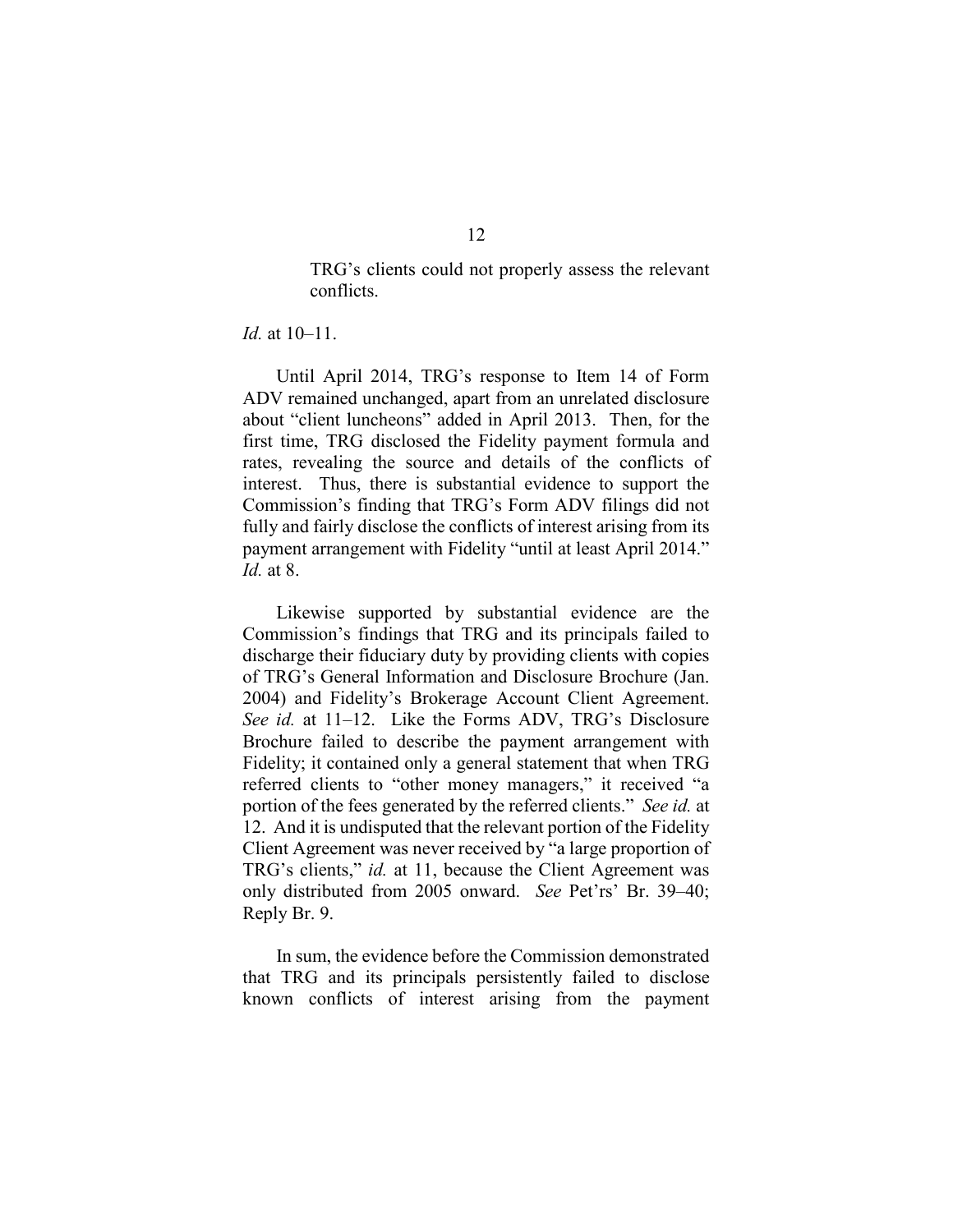arrangement with Fidelity in a manner that would enable their clients to understand the source and nature of the conflicts. As the Commission emphasized, TRG and its principals had the burden under the Advisers Act of showing they provided "full and fair disclosure of all material facts," *Decision* at 7 (quoting *Capital Gains*, 375 U.S. at 194), and the evidentiary record permitted the Commission to find they did not carry this burden. Evidence that their clients suffered actual harm was not required. *See Capital Gains*, 375 U.S. at 195. TRG and its principals cannot, and do not, suggest their payment arrangement with Fidelity was not a material fact of which their clients needed to be fully and fairly informed, nor do they explain how, during the period of years at issue, that material fact was conveyed through TRG's Forms ADV or other means.

#### **B.**

The alternative contention put forth by TRG and its principals is that they did not violate Section 206(2) because they were not negligent. Negligence is the failure to "exercise reasonable care under all the circumstances." RESTATEMENT (THIRD) OF TORTS: LIABILITY FOR PHYSICAL & EMOTIONAL HARM § 3 (2010); *see Morrison v. MacNamara*, 407 A.2d 555, 560 (D.C. 1979). The Commission found that in view of an investment adviser's fiduciary obligation, TRG and its principals "should have known" their disclosures were inadequate. *Decision* at 12. Specifically, the Commission found, and the record supports, that the principals acknowledged the payment arrangement with Fidelity created potential conflicts of interest and that they knew of their obligation to disclose this information to their clients. *Id.* at 14; *see* ALJ Hr'g Tr. 442–43 (Feb. 10, 2015) (testimony of Robare); *id.* at 719–20, 728–29 (Feb. 11, 2015) (testimony of Jones). Nevertheless, their disclosures were "plainly inadequate," *Decision* at 8, over a period of "many years," *id.* at 12. Because a reasonable adviser with knowledge of the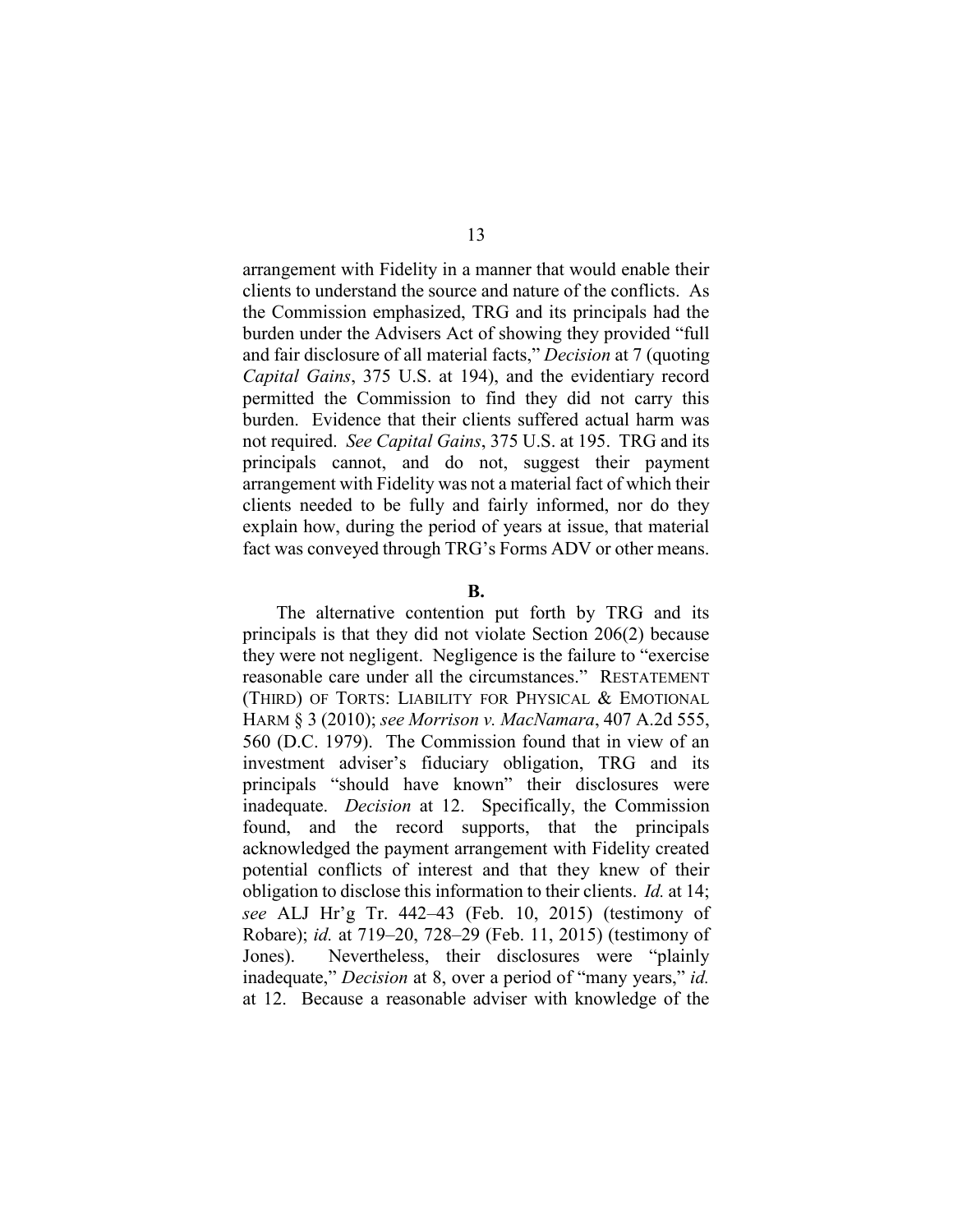conflicts would not have committed such clear, repeated breaches of its fiduciary duty, TRG and its principals acted negligently. *See id.* at 12–14.

Their counterarguments are unpersuasive. First, the suggestion that the Enforcement Division failed to establish a standard from which its disclosures deviated misses the mark. Expert testimony, as they point out, is often used to establish a professional standard of care, for example in support of an attorney malpractice claim, *see Kaempe v. Myers*, 367 F.3d 958, 966 (D.C. Cir. 2004). And it may be necessary in a securities civil enforcement action where the determination of negligence "involve[s] complex issues," *SEC v. Shanahan*, 646 F.3d 536, 546 (8th Cir. 2011), "beyond a layperson's understanding," *SEC v. Ginder*, 752 F.3d 569, 575 (2d Cir. 2014). Even with lay triers of fact, however, expert testimony is unnecessary where a professional's "lack of care and skill is so obvious that the trier of fact can find negligence as a matter of common knowledge." *Kaempe*, 367 F.3d at 966 (quoting *O'Neil v. Bergan*, 452 A.2d 337, 341 (D.C. 1982)).

TRG and its principals maintain that the standard of care for Form ADV disclosures "is not self-evident" because, they assert, even compliance professionals may have difficulty satisfying "the evolving Form ADV disclosure requirements." Pet'rs' Br. 27. But regardless of what Form ADV requires, TRG and its principals had a fiduciary duty to fully and fairly reveal conflicts of interest to their clients. Their statutory obligation and the administrative record here show that the question whether TRG and its principals negligently breached their duty was not so complex as to require expert testimony; for a decade their disclosures simply did not refer to the payment arrangement with Fidelity, much less its terms.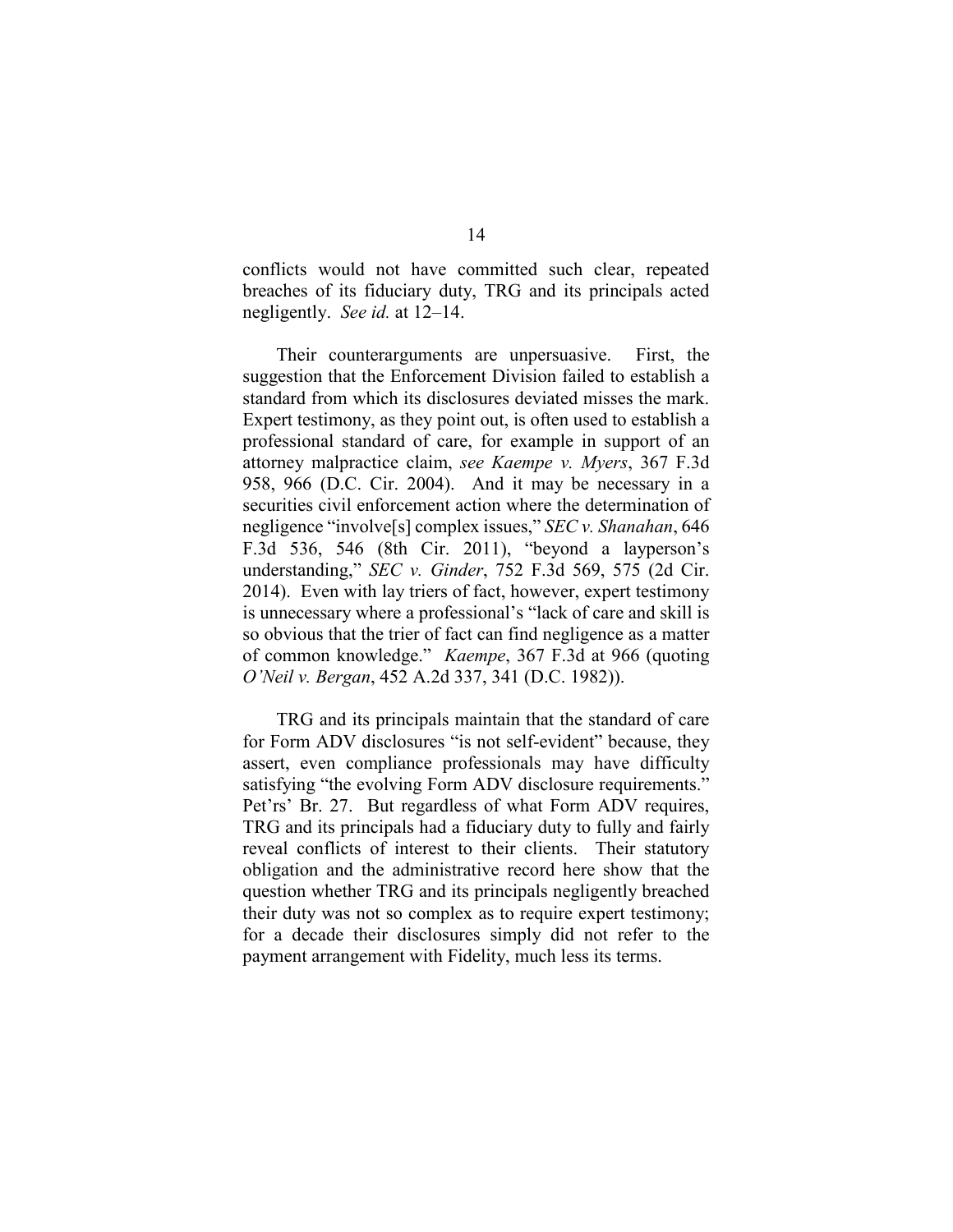Further, expert testimony that the disclosures they made "conformed to or exceeded the industry standards," Pet'rs' Br. 32, may be "relevant to establishing how a reasonable and prudent person would act under the circumstances," but "it is not dispositive." *Ray v. Am. Nat'l Red Cross,* 696 A.2d 399, 403 (D.C. 1997); *see Beard v. Goodyear Tire & Rubber Co.*, 587 A.2d 195, 199 (D.C. 1991); RESTATEMENT (THIRD) OF TORTS, *supra*, § 13(a). Negligence is judged against "a standard of reasonable prudence, whether [that standard] usually is complied with or not." *Beard*, 587 A.2d at 199 (quoting *Tex. & Pac. Ry. Co. v. Behymer*, 189 U.S. 468, 470 (1903)). Even assuming the TRG principals' conduct was like that of most other investment advisers at the time would not require the Commission to find that they acted reasonably. *See, e.g.*, *Monetta Fin. Servs., Inc. v. SEC*, 390 F.3d 952, 956 (7th Cir. 2004). They have acknowledged that as investment advisers they had a fiduciary duty to disclose the payment arrangement with Fidelity to their clients, and yet the administrative record shows they resisted doing so for years.

Second, the Commission did not "violate[] its own standard of deference afforded to ALJs," Pet'rs' Br. 35. Here, TRG and its principals conflate the ALJ's credibility determinations, which the Commission accepts absent "overwhelming evidence to the contrary," *Lucia v. SEC*, 138 S. Ct. 2044, 2055 (2018), and the ALJ's factual findings, which the Commission reviews *de novo*, *see Jarkesy v. SEC*, 803 F.3d 9, 12–13 (D.C. Cir. 2015); 17 C.F.R. § 201.411(a), (d). The Commission appropriately gave "significant weight" to the ALJ's credibility determinations in finding that the conduct of TRG and its principals was neither intentional nor reckless. *Decision* at 12. Because its review of the administrative record was *de novo*, however, the Commission owed the ALJ no deference on the factual question of whether Mark Robare and Jack Jones "specifically sought or received advice from [their]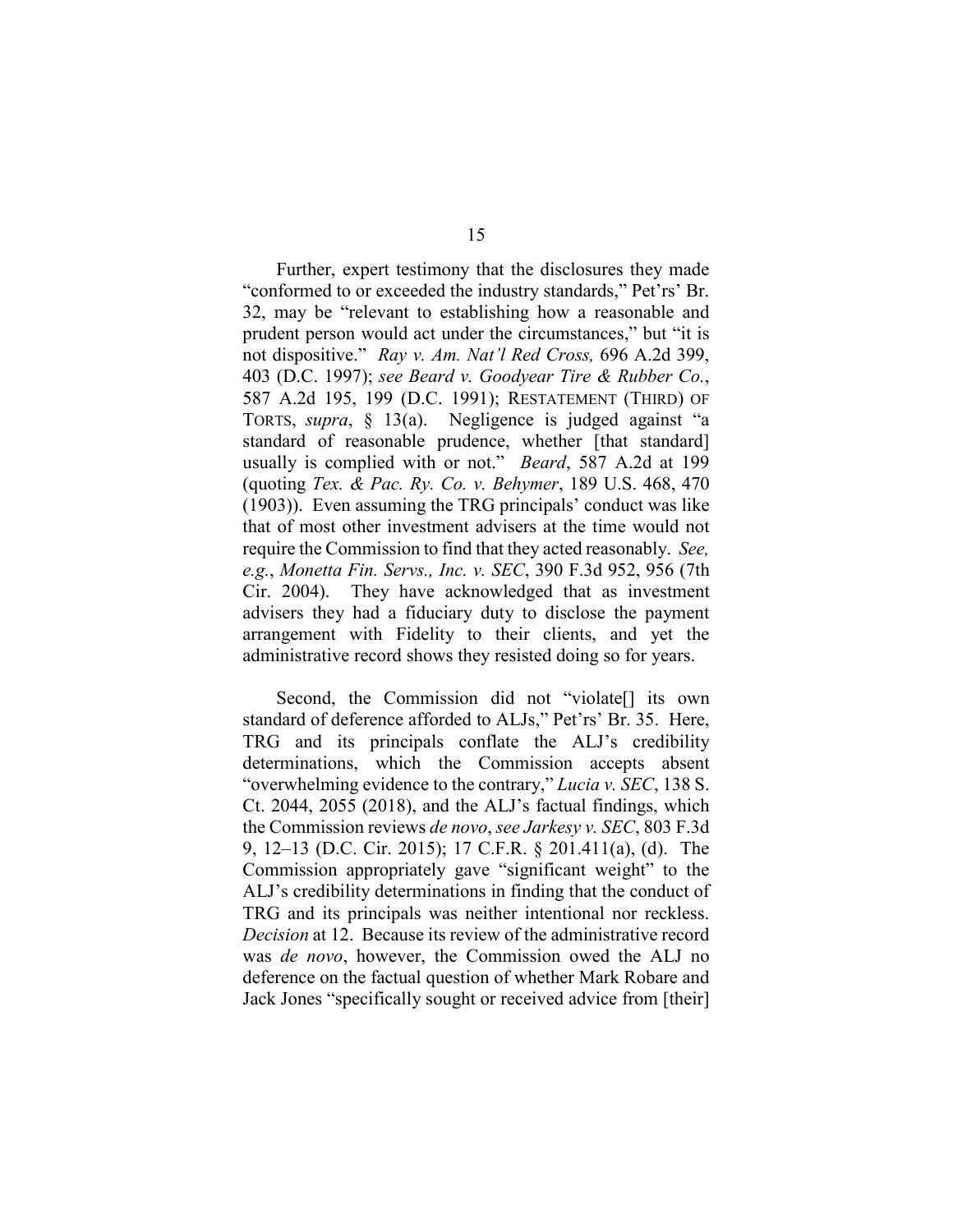consultants about how to disclose the [payment] [a]rrangement" with Fidelity, and the record showed they did not. *See id.* at 13. Furthermore, substantial evidence supports the Commission's finding that any reliance on such advice was objectively unreasonable because TRG and its principals knew of their fiduciary duty to fully and fairly disclose the potential conflicts arising from the payment arrangement with Fidelity, yet repeatedly failed to disclose the source and details of the conflicts. *See id.* at 14.

#### **III.**

More persuasively, TRG and its principals contend that the Commission erred in ruling that they violated Section 207 of the Advisers Act by willfully omitting material information about the payment arrangement with Fidelity from TRG's Forms ADV. For purposes of Section 206, the Commission found that TRG and its principals acted negligently but not "intentionally or recklessly" by making disclosures that did not contain "the information [their clients] needed to assess the relevant conflicts of interest and did not even, at a minimum, satisfy the specific disclosure requirements of Form ADV." *Decision* at 12. For purposes of Section 207, the Commission found the same conduct to be willful. *See id.* at 15. TRG and its principals contend there is not substantial evidence to support the Commission's findings of willfulness, and we agree.

This court has yet to address the meaning of "willfully" in Section 207, but the parties agree that the standard set forth in *Wonsover v. SEC*, 205 F.3d 408, 413–15 (D.C. Cir. 2000), applies here. Pet'rs' Br. 45; Resp't's Br. 44–45. We will therefore assume (without deciding) that the *Wonsover* standard governs this case. In *Wonsover*, the petitioner challenged the Commission's definition of "willfully" in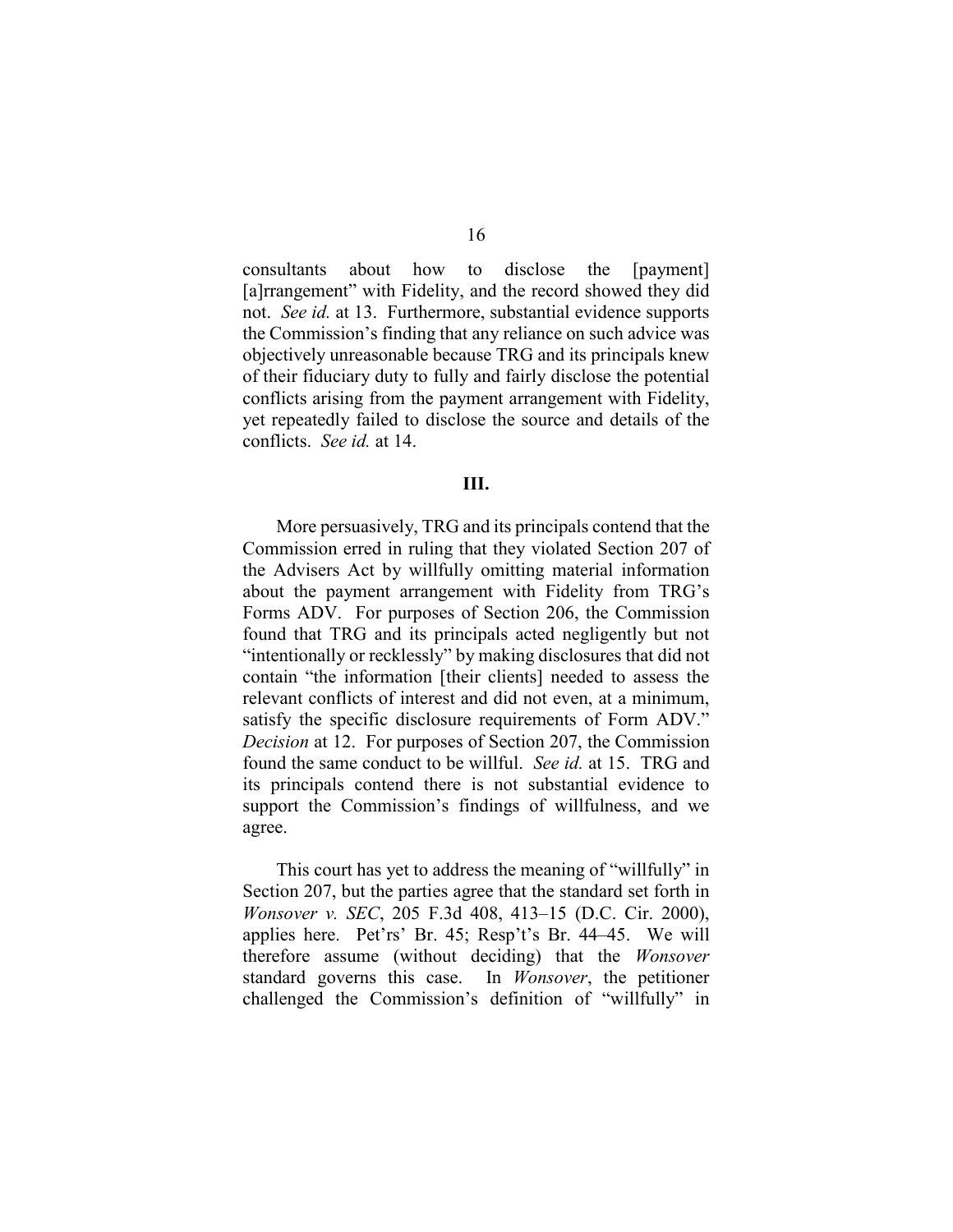Section 15(b)(4) of the Securities Exchange Act of 1934, 15 U.S.C. § 78*o*(b)(4). Relying on Supreme Court and Circuit precedent, this court observed that "[i]t has been uniformly held that 'willfully' in this context means intentionally committing the act which constitutes the violation," and rejected an interpretation that "the actor [must] also be aware that he is violating one of the Rules or Acts." *Wonsover*, 205 F.3d at 414 (alterations in original).

The Commission found that Mark Robare and Jack Jones acted willfully because they "both reviewed each of the Forms ADV before filing" them with the Commission and they "were responsible" for the forms' content. *Decision* at 15. It is the Commission's position that they "acted intentionally, as opposed to involuntarily" because they "intentionally chose the language contained in the Forms ADV and intentionally filed those Forms." Resp't's Br. 45; *see SEC v. K.W. Brown & Co.*, 555 F. Supp. 2d 1275, 1309–10 (S.D. Fla. 2007). In the Commission's view, neither the principals' "alleged 'good faith mindset'" nor their "subjective belief that their disclosures were proper . . . . is relevant to willfulness." Resp't's Br. 45. This misinterprets Section 207, which does not proscribe willfully *completing* or *filing* a Form ADV that turns out to contain a material omission but instead makes it unlawful "willfully *to omit* . . . any material fact" from a Form ADV. 15 U.S.C. § 80b–7 (emphasis added). The statutory text signals that the Commission had to find, based on substantial evidence, that at least one of TRG's principals subjectively intended to omit material information from TRG's Forms ADV.

"Intent and negligence are regarded as mutually exclusive grounds for liability." *Harris v. U.S. Dep't of Veterans Affairs*, 776 F.3d 907, 916 (D.C. Cir. 2015) (quoting *District of Columbia v. Chinn*, 839 A.2d 701, 706 (D.C. 2003) (quoting 1 DAN B. DOBBS ET AL., THE LAW OF TORTS  $\S 26$  (1st ed. 2001)).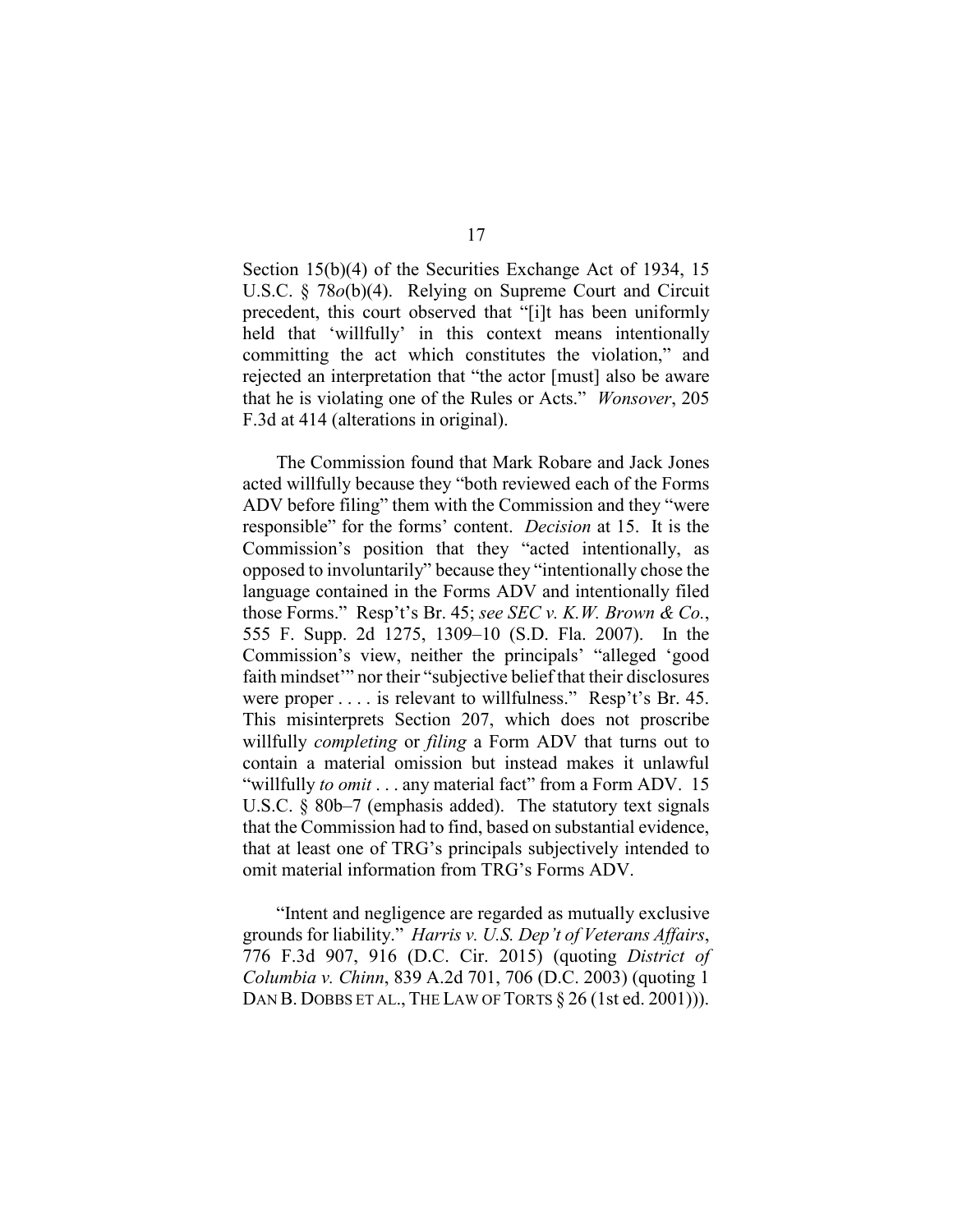"Any given act may be intentional or it may be negligent, but it cannot be both." *Id.* (quoting 1 DAN B. DOBBS ET AL., THE LAW OF TORTS § 31 (2d ed. 2011)). Intent is defined as acting "with the purpose of producing" a given consequence or "knowing that the consequence is substantially certain to result." RESTATEMENT (THIRD) OF TORTS, *supra*, § 1. "Extreme recklessness" may constitute "a lesser form of intent." *Steadman*, 967 F.2d at 641–42; *see Marrie v. SEC*, 374 F.3d 1196, 1203–06 (D.C. Cir. 2004). Negligence, by contrast, means acting "without having purpose or certainty required for intent" but in a manner that is nevertheless unreasonable. DOBBS ET AL. (2d ed.), *supra*, § 31; *see* RESTATEMENT (THIRD) OF TORTS, *supra*, § 1 cmt. d.

The Commission did not find that Mark Robare or Jack Jones acted with "scienter" in failing adequately to disclose the payment arrangement with Fidelity on TRG's Forms ADV. *Decision* at 12 (defining "scienter" as "a mental state embracing intent to deceive, manipulate, or defraud" (quoting *Hochfelder*, 425 U.S. at 193 n.12)). Instead, the Commission gave "significant weight" to the ALJ's determination that their testimony and demeanor during cross-examination "belied the notion they were 'trying to defraud anyone.'" *Id*. (quoting *Initial Decision* at 39). The Commission also found that the record evidence did not "establish that [their] investment decisions on behalf of their clients were influenced by the fees they received from Fidelity." *Id.* So it did not find Mark Robare or Jack Jones "acted intentionally or recklessly," only that they "acted negligently." *Id.* Because the Commission found the repeated failures to adequately disclose conflicts of interest on TRG's Forms ADV were no more than negligent for purposes of Section 206(2), the Commission could not rely on the same failures as evidence of "willful[]" conduct for purposes of Section 207.